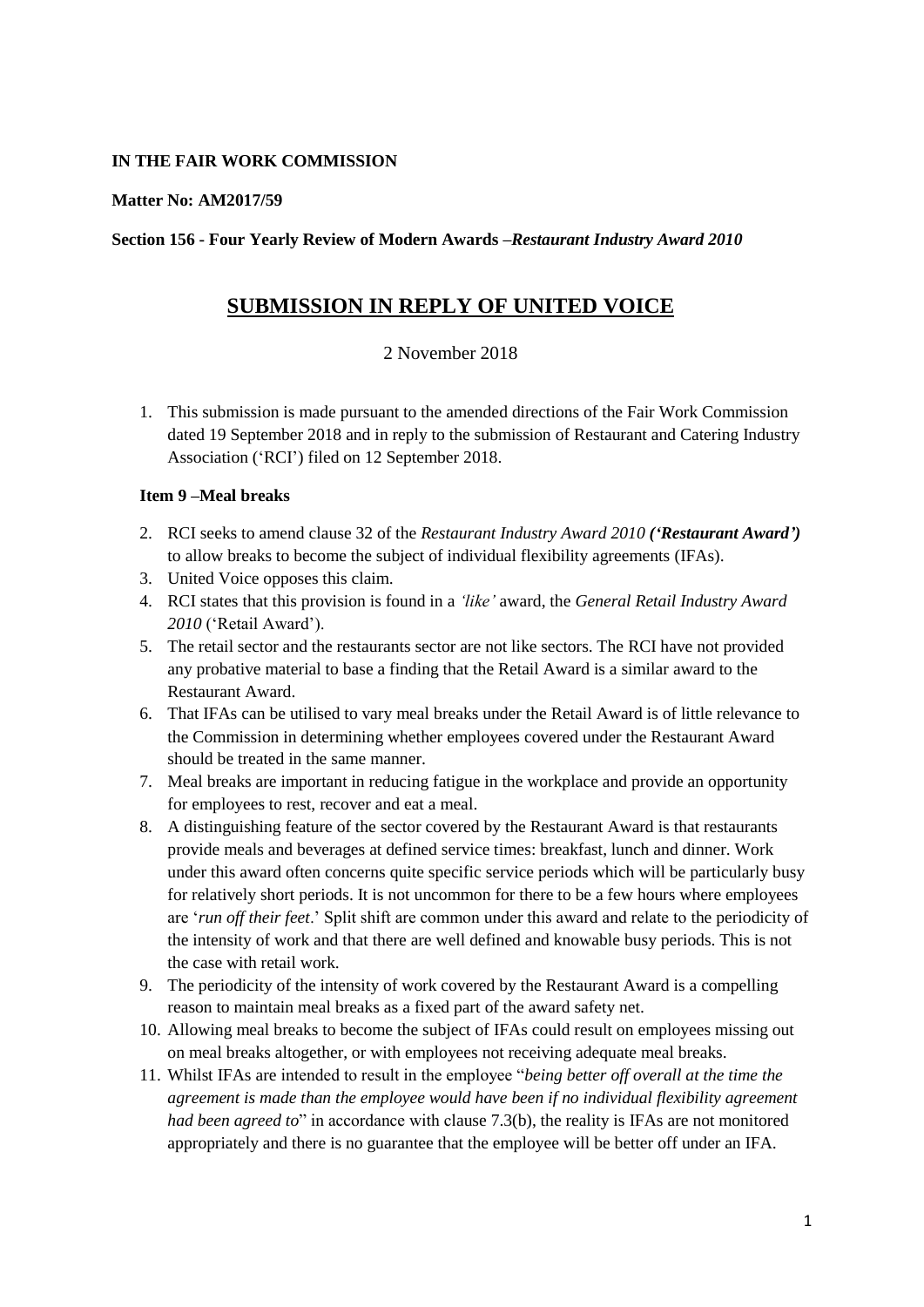- 12. This must be considered in light of the high levels of non-compliance in the hospitality industry (including restaurants).
- 13. A July 2018 Report by the Fair Work Ombudsman (FWO) found that 72% of businesses audited in the industry as part of  $FWO's$  food precinct activities were non-compliant.<sup>1</sup> This is an astonishing level of non-compliance with minimum award standards.
- 14. The FWO found that the non-provision of meal breaks was a common breach in the food precinct audit.<sup>2</sup>
- 15. Given the high level of non-compliance with the award already, there is a real risk that expanding the IFA provisions to include meal breaks will result in employees being worse off than under the Restaurant Award.
- 16. The variation sought should be rejected.

# **Item 6 –Payment of wages**

1

- 17. RCI seeks to amend clause 27 to permit payment of wages to be made on any day of the week.
- 18. United Voice opposes this claim.
- 19. Clause 27.1 states in part that '*Except upon the termination of employment, all wages including overtime must be paid on any day other than Friday, Saturday or Sunday in each week*.'
- 20. The requirement under the Restaurant Award that wages are to be paid Monday to Thursday provides a benefit to employees by ensuring that they have timely access to their wages. Most banks are closed Saturday and Sunday. Electronic transfers made Friday to Sunday generally take longer to process than transfers made Monday to Thursday.
- 21. Amending the Restaurant Award in the manner proposed by RCI would result in delays in payment for employees covered by this award, many of whom are low paid and rely upon receiving wages in a timely manner. This may increase financial distress experienced by employees covered under the Restaurant Award.
- 22. The issue of the payment of wages under the Restaurant Award is already being addressed in the current 4 yearly review in the Payment of Wages Common Issue (AM2016/8) proceedings which are ongoing. There is a separate extant Full Bench dealing with this issue.
- 23. The Commission published a decision on 1 December 2016<sup>3</sup> which included a model term for the payment of wages. The provisional view of the Payment of Wages Full Bench, which includes the President, was that all modern awards should include a term providing for the method and frequency of payment and that there was some utility in establishing a model payment of wages and other amounts award term. The work of this Full Bench has recently concentrated on the payment of termination entitlements.
- 24. There has been an extensive process of consultation and many conferences. On 19 September 2017, the Commission issued a statement directed to further consultation concerning the

<sup>1</sup> Fair Work Ombudsman, Food Precincts Activity Report, July 2018, page 3. Note: This figure includes employees covered by the *Restaurant Industry Award 2010, Hospitality Industry (General) Award 2010* and the *Fast Food Industry Award 2010*, accessed a[t https://www.fairwork.gov.au/reports/food](https://www.fairwork.gov.au/reports/food-precincts-activities-report/download-pdf)[precincts-activities-report/download-pdf](https://www.fairwork.gov.au/reports/food-precincts-activities-report/download-pdf)

 $\overline{2}$  Fair Work Ombudsman, 'FWO's Food Precincts campaign returns \$471,904 in wages owed to hospitality workers', 11 July 2018, accessed at [https://www.fairwork.gov.au/about-us/news-and-media](https://www.fairwork.gov.au/about-us/news-and-media-releases/2018-media-releases/july-2018/20180711-food-precincts-mr)[releases/2018-media-releases/july-2018/20180711-food-precincts-mr](https://www.fairwork.gov.au/about-us/news-and-media-releases/2018-media-releases/july-2018/20180711-food-precincts-mr)

<sup>3</sup> *4 Yearly Review –Payment of Wages* [2016] FWCCFB 8463.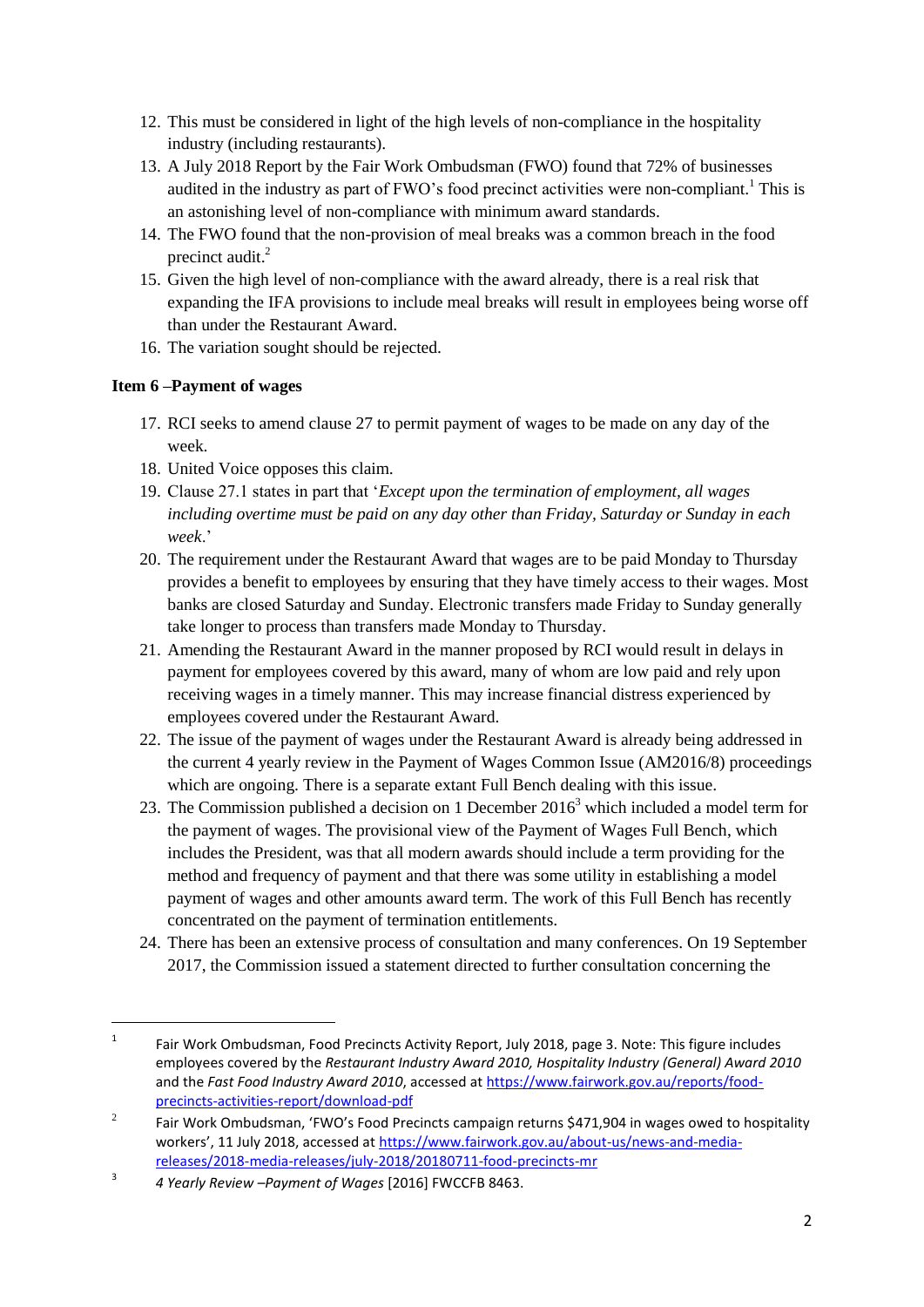model clause and the RCI did not respond.<sup>4</sup> In a statement made on 26 April 2017, a statement was issued summarising issues for a conference on 4 May 2017 which traversed the claim that the RCI now seeks to make in the award stage review of this modern award. The RCI has not in any meaningful way sought to participate in the Payment of Wages Common issue.

- 25. It is not appropriate for the Commission to deal with this claim within the award specific review of the Restaurant Award in the  $5<sup>th</sup>$  year of the current 4 yearly review when there has been a common issue which is ongoing dealing with the issue and seised with specialist expertise. The proceedings AM2016/8 have been in the usual manner public and the entire file is available on the Commission's webpage.
- 26. The variation sought should be rejected or alternatively not dealt with in these proceedings.

# **Item 4 –Junior employees**

- 27. RCI seeks to amend clause 2 of the Restaurant Award PLED to exclude junior employees who provide table service of liquor to customers from the definition of *'liquor service employee'*.
- 28. United Voice opposes the proposed variation.
- 29. Clause 15.1 of the Restaurant Award states in part that '*Where the law permits, junior employees may be employed in the bar or other places where liquor is sold. Junior employees working as liquor service employees must be paid at the adult rate of pay in clause 20.1 for the classification for the work being performed.'*
- 30. This is reflected in similar terms in clauses 13.4 and 13.5 of the Restaurant Award PLED:

*13.4 Where the law permits, junior employees may work in a bar or other place where liquor is sold or dispensed.*

*13.5 Junior employees working as liquor service employees must be paid as an adult in accordance with Table 2—Minimum rates at the classification rate for the work being performed.*

- 31. As part of the plain language proceedings a definition of *'liquor service employee'* has been inserted into clause 2 of the Exposure Draft.
- 32. The definition states:

*'Liquor service employee means a person employed to sell or dispense liquor in bars, bottle departments or shops and includes a cellar employee.'* 

- 33. The addition of a definition of '*liquor service employee'* does not alter the obligation on an employer.
- 34. The requirement to pay junior employees working as liquor service employees the adult rate is in recognition that the service of alcohol carries with it specific obligations and responsibilities, no different to those placed on adult employees.
- 35. There are 5 categories of junior employee under clause 20.3 of the Restaurant Award. Junior employees 16 years and under receive 50% of the adult wage, employees 17 years and under receive 60% of the adult wage, employees 18 years of age receive 70%, employees 19 years of age receive 85% and employees 20 years of age receive 100% of the adult wage.
- 36. The age at which an employee may serve alcohol varies by state. In NSW, Victoria, South Australia, the Northern Territory and Western Australia the general rule is that an employee

**<sup>.</sup>** 4 *Statement and Directions* [2017] FWCFB 4817.